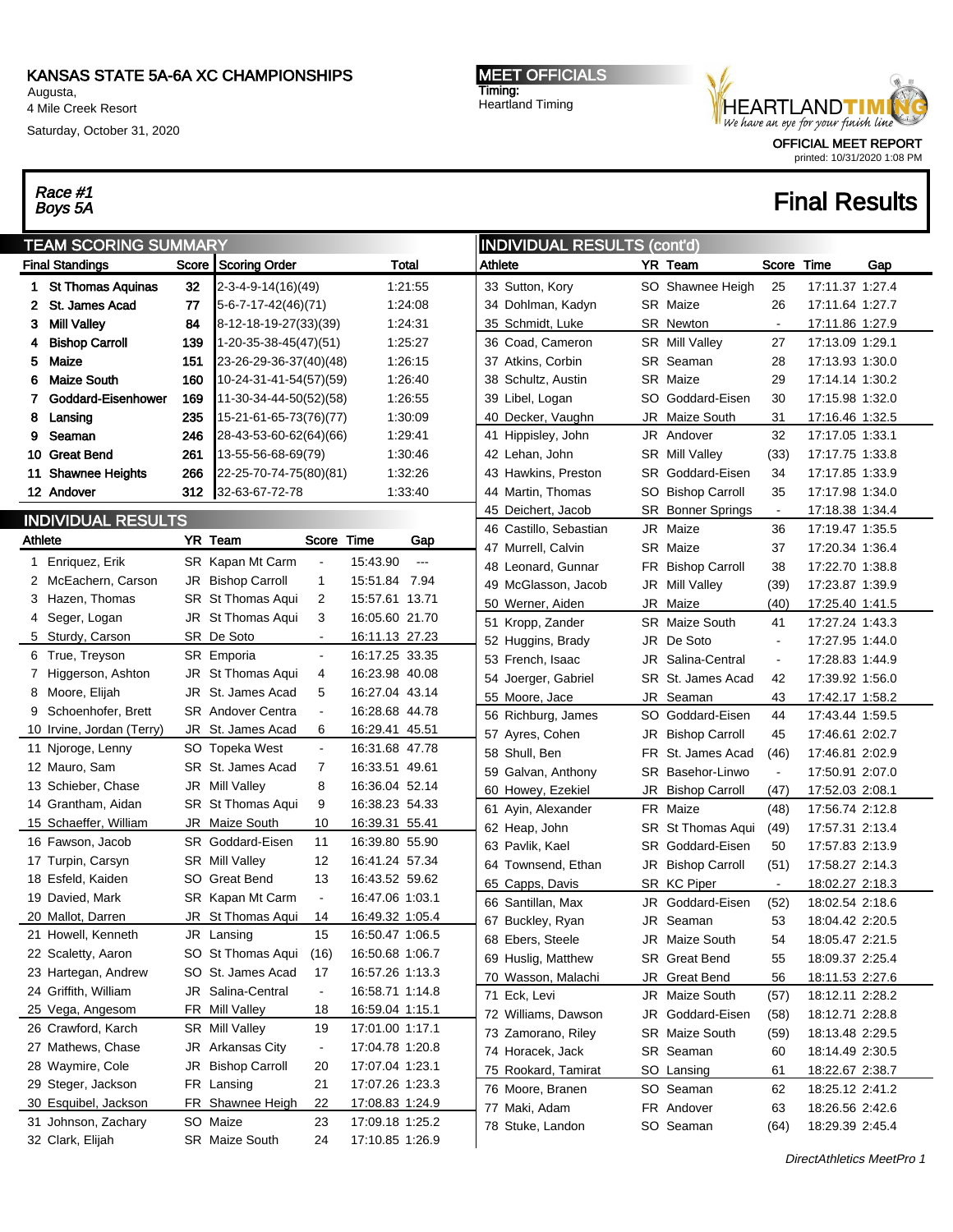Augusta, 4 Mile Creek Resort

Saturday, October 31, 2020

# Race #1<br>Boys 5A

### INDIVIDUAL RESULTS (cont'd)

| <b>Athlete</b> |                           |    | YR Team              | Score Time |                 | Gap |  |
|----------------|---------------------------|----|----------------------|------------|-----------------|-----|--|
|                | 79 Howell, Austin         |    | SO Lansing           | 65         | 18:31.60 2:47.7 |     |  |
|                | 80 Appelhanz, Anson       | JR | Seaman               | (66)       | 18:32.54 2:48.6 |     |  |
|                | 81 Lockwood, Grant        |    | JR KC Piper          |            | 18:36.31 2:52.4 |     |  |
|                | 82 Maki, Gabe             | JR | Andover              | 67         | 18:45.39 3:01.4 |     |  |
|                | 83 Johnson, Apolos        | FR | <b>Great Bend</b>    | 68         | 18:47.62 3:03.7 |     |  |
|                | 84 Feist, Brody           | JR | <b>Great Bend</b>    | 69         | 18:53.23 3:09.3 |     |  |
|                | 85 Staniec, Landon        |    | FR Shawnee Heigh     | 70         | 18:57.56 3:13.6 |     |  |
|                | 86 Kreeger, Jacob         |    | JR St. James Acad    | (71)       | 18:58.02 3:14.1 |     |  |
|                | 87 Diefenbach, Ian        |    | FR Andover           | 72         | 19:03.60 3:19.7 |     |  |
|                | 88 Anderson, Jonas        |    | FR Lansing           | 73         | 19:16.72 3:32.8 |     |  |
|                | 89 Lehmann, Alex          |    | JR Shawnee Heigh     | 74         | 19:22.42 3:38.5 |     |  |
|                | 90 Henderson, Hayden      |    | SR Shawnee Heigh     | 75         | 19:45.21 4:01.3 |     |  |
|                | 91 Kurz, Nicholas         |    | SO Lansing           | (76)       | 19:55.26 4:11.3 |     |  |
|                | 92 Gomez, Benjamin        |    | SO Lansing           | (77)       | 20:05.24 4:21.3 |     |  |
|                | 93 Haberichter, Noah      |    | SR Andover           | 78         | 20:06.51 4:22.6 |     |  |
|                | 94 Suppes, Bradon         |    | <b>FR</b> Great Bend | (79)       | 20:39.16 4:55.2 |     |  |
|                | 95 Manis, Hayden          |    | FR Shawnee Heigh     | (80)       | 21:05.18 5:21.2 |     |  |
|                | 96 Delgadillo-Vargas, Ces |    | SR Shawnee Heigh     | (81)       | 21:24.16 5:40.2 |     |  |

MEET OFFICIALS Timing: Heartland Timing



printed: 10/31/2020 1:08 PM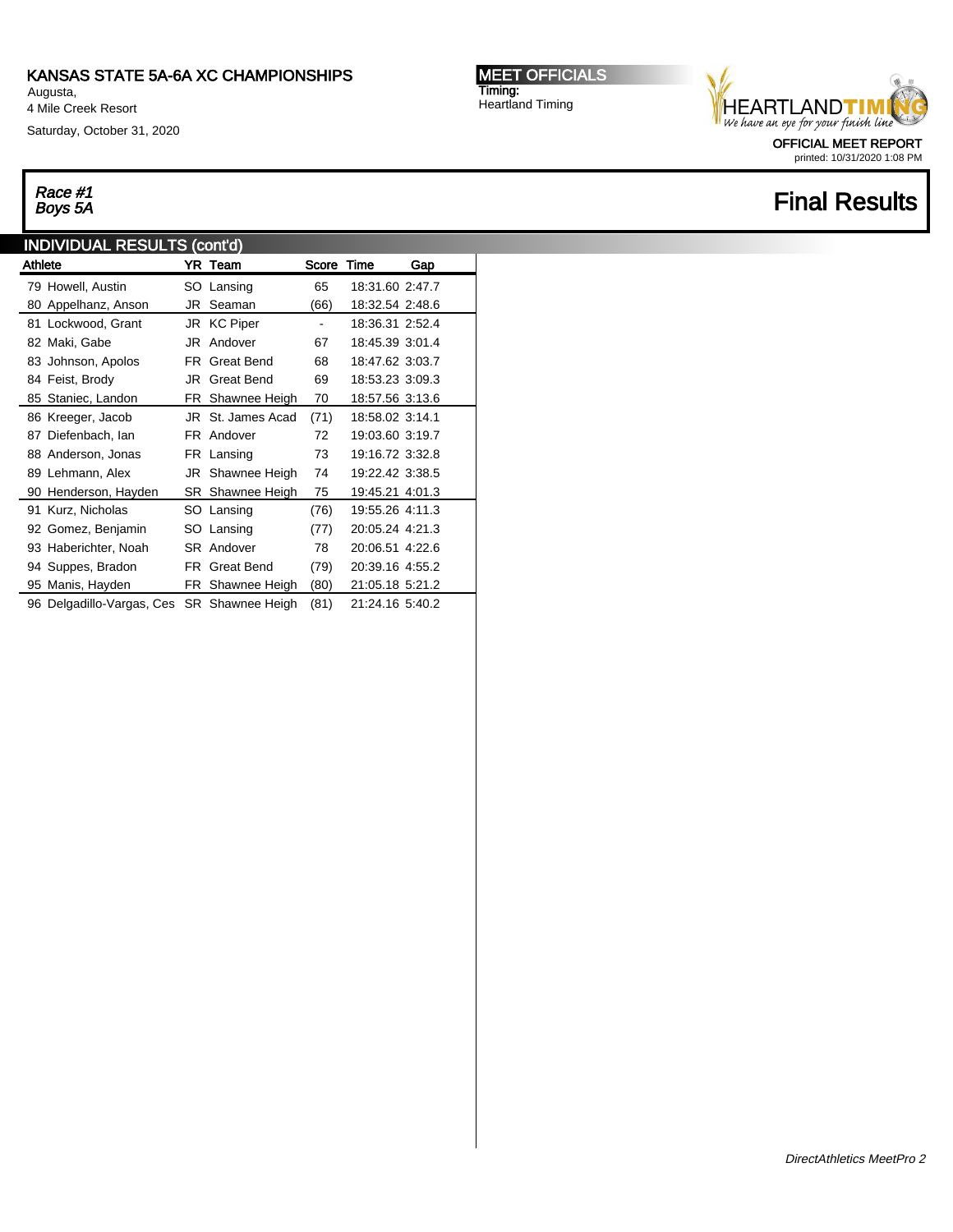Augusta, 4 Mile Creek Resort

Race #2<br>Girls 5A

Saturday, October 31, 2020

#### MEET OFFICIALS Timing: Heartland Timing



printed: 10/31/2020 1:08 PM

|         | <b>TEAM SCORING SUMMARY</b>           |         |                                     |                      |                                    |                      | <b>INDIVIDUAL RESULTS (cont'd)</b> |                         |           |                         |                |                 |     |  |
|---------|---------------------------------------|---------|-------------------------------------|----------------------|------------------------------------|----------------------|------------------------------------|-------------------------|-----------|-------------------------|----------------|-----------------|-----|--|
|         | <b>Final Standings</b>                |         | Score Scoring Order                 |                      |                                    | Total                | Athlete                            |                         |           | YR Team                 | Score          | Time            | Gap |  |
| 1       | <b>Maize South</b>                    | 58      | $5 - 8 - 9 - 17 - 19(38)(58)$       |                      |                                    | 1:39:55              |                                    | 33 Phelps, Anna         |           | JR Topeka West          | $\blacksquare$ | 20:47.75 1:49.7 |     |  |
| 2       | <b>Bishop Carroll</b>                 | 59      | 1-3-15-18-22(37)(59)                |                      |                                    | 1:39:35              |                                    | 34 Bina, Mason          |           | SR Kapan Mt Carm        | 26             | 20:47.90 1:49.9 |     |  |
| 3       | <b>BV Southwest</b>                   | 105     | $10-11-21-24-39(46)(49)$            |                      |                                    | 1:42:21              |                                    | 35 Roy, Bridget         | JR        | Mill Valley             | 27             | 20:48.23 1:50.2 |     |  |
| 4       | <b>Mill Valley</b>                    | 130     | 2-16-27-42-43(57)(65)               |                      |                                    | 1:42:31              |                                    | 36 Allen, Grace         | JR        | Salina-South            | $\blacksquare$ | 20:49.16 1:51.1 |     |  |
| 5.      | Kapan Mt Carmel                       | 133     | 12-14-26-34-47(63)(71)              |                      |                                    | 1:43:30              |                                    | 37 Havner, Katelyn      | SR        | Leavenworth             | 28             | 20:50.14 1:52.1 |     |  |
| 6       | <b>Great Bend</b>                     | 143     | 13-23-30-33-44(54)(80)              |                      |                                    | 1:43:59              |                                    | 38 Anderson, Sydney     | SO.       | Andover                 | 29             | 20:50.36 1:52.3 |     |  |
| 7       | <b>St Thomas Aquinas</b>              | 160     | 20-25-31-36-48(52)(55)              |                      |                                    | 1:44:38              |                                    | 39 Loomis, Emma         | JR        | <b>Great Bend</b>       | 30             | 20:50.97 1:52.9 |     |  |
| 8       | Seaman                                | 188     | 7-35-41-45-60(67)(70)               |                      |                                    | 1:45:20              |                                    | 40 Mauk, Lilly          | FR        | St Thomas Aqui          | 31             | 20:53.40 1:55.4 |     |  |
| 9       | Andover                               | 200     | 4-29-50-56-61(62)(72)               |                      |                                    | 1:45:40              |                                    | 41 Herlihy, Micayla     | FR.       | Leavenworth             | 32             | 20:54.72 1:56.7 |     |  |
|         | 10 Leavenworth                        | 260     | 28-32-53-66-81(82)(83)              |                      |                                    | 1:51:03              |                                    | 42 Nicholson, Addy      |           | FR Great Bend           | 33             | 20:54.81 1:56.8 |     |  |
| 11      | <b>Valley Center</b>                  | 274     | 6-40-75-76-77(78)(79)               |                      |                                    | 1:51:19              |                                    | 43 Berends, Julia       | FR        | Kapan Mt Carm           | 34             | 20:55.80 1:57.8 |     |  |
|         | 12 Basehor-Linwood                    | 325     | $151-64-68-69-73(74)$               |                      |                                    | 1:53:08              |                                    | 44 Grace, Gabriella     | JR        | Seaman                  | 35             | 20:58.90 2:00.9 |     |  |
|         | <b>INDIVIDUAL RESULTS</b>             |         |                                     |                      |                                    |                      |                                    | 45 Babcock, Quinn       | SO        | St Thomas Aqui          | 36             | 21:00.85 2:02.8 |     |  |
| Athlete |                                       | YR Team |                                     | Score                | Time                               | Gap                  |                                    | 46 Behring, Abigail     | JR        | <b>Bishop Carroll</b>   | (37)           | 21:00.91 2:02.9 |     |  |
|         |                                       |         |                                     |                      |                                    |                      |                                    | 47 Dingler, Claire      |           | <b>SR</b> Maize South   | (38)           | 21:03.12 2:05.1 |     |  |
|         | 1 Jackson, Hope                       |         | JR Bishop Carroll                   | $\mathbf{1}$         | 18:58.00                           | $\scriptstyle\cdots$ |                                    | 48 Giam, Nicole         | JR        | <b>BV Southwest</b>     | 39             | 21:03.47 2:05.4 |     |  |
|         | 2 Schwartzkopf, Katie                 |         | JR Mill Valley                      | $\overline{c}$       | 19:04.16 6.16                      |                      |                                    | 49 Horning, Teagan      |           | <b>SR</b> Valley Center | 40             | 21:04.52 2:06.5 |     |  |
|         | 3 Forbes, Landon                      |         | SO Bishop Carroll                   | 3                    | 19:13.74 15.74                     |                      |                                    | 50 Schultz, Emma        |           | JR Seaman               | 41             | 21:07.23 2:09.2 |     |  |
|         | 4 Vetter, Elizabeth                   |         | JR Andover                          | 4                    | 19:17.64 19.64                     |                      |                                    | 51 Taylor, Josie        |           | SR Mill Valley          | 42             | 21:09.53 2:11.5 |     |  |
|         | 5 Rios, Alexa                         |         | SR Maize South                      | 5                    | 19:19.49 21.49                     |                      |                                    | 52 Hubert, Quincy       |           | JR Mill Valley          | 43             | 21:13.76 2:15.7 |     |  |
|         | 6 Hanson, Grace                       |         | SO KC Piper                         | $\blacksquare$       | 19:27.55 29.55                     |                      |                                    | 53 Anderson, Anya       | FR        | Lansing                 | $\blacksquare$ | 21:16.47 2:18.4 |     |  |
|         | 7 Grover, Hannah                      |         | SO Valley Center                    | 6                    | 19:28.01 30.01                     |                      |                                    | 54 Jackson, Eliana      | FR.       | <b>Great Bend</b>       | 44             | 21:18.46 2:20.4 |     |  |
|         | 8 Ecord, Zoie                         |         | JR Maize                            | $\blacksquare$       | 19:43.13 45.13                     |                      |                                    | 55 Sheffy-Harris, Micah | FR        | Emporia                 | $\blacksquare$ | 21:21.75 2:23.7 |     |  |
|         | 9 Druse, Bethany                      |         | SO Seaman                           | 7                    | 19:50.32 52.32                     |                      |                                    | 56 Allacher, Megan      |           | SR Seaman               | 45             | 21:23.48 2:25.4 |     |  |
|         | 10 Sargent, Bowi                      |         | SO Maize South                      | 8                    | 19:51.63 53.63                     |                      |                                    | 57 El-Demerdash, Marya  |           | FR BV Southwest         | (46)           | 21:25.45 2:27.4 |     |  |
|         | 11 Kelly, Britton                     |         | JR Maize South                      | 9                    | 19:53.61 55.61                     |                      |                                    | 58 Fernando, Chiara     | JR        | Kapan Mt Carm           | 47             | 21:25.63 2:27.6 |     |  |
|         | 12 Loffredo, Giovanna                 |         | <b>SR BV Southwest</b>              | 10                   | 19:53.81 55.81                     |                      |                                    | 59 Huddin, Alexis       | JR        | St Thomas Aqui          | 48             | 21:25.90 2:27.9 |     |  |
|         | 13 Schwarz, Eden                      |         | <b>SR BV Southwest</b>              | 11                   | 20:04.68 1:06.6                    |                      |                                    | 60 Holland, Blake       |           | SR BV Southwest         | (49)           | 21:29.65 2:31.6 |     |  |
|         | 14 Bruening, Kelsey                   |         | JR Kapan Mt Carm                    | 12                   | 20:07.82 1:09.8                    |                      |                                    | 61 Ericksen, Hailey     | <b>FR</b> | Andover                 | 50             | 21:32.12 2:34.1 |     |  |
|         | 15 Diaz, Emilia                       |         | JR Great Bend                       | 13                   | 20:09.83 1:11.8                    |                      |                                    | 62 Robertson, Camille   | SO        | Andover Centra          | $\blacksquare$ | 21:32.17 2:34.1 |     |  |
|         | 16 Curtis, Addie                      |         | SO Kapan Mt Carm                    | 14                   | 20:12.14 1:14.1                    |                      |                                    | 63 Pebley, Maya         | JR        | Basehor-Linwo           | 51             | 21:36.27 2:38.2 |     |  |
|         | 17 Pascal, Cameron                    |         | SR Bishop Carroll<br>SO De Soto     | 15                   | 20:13.74 1:15.7                    |                      |                                    | 64 Rysavy, Callan       | SR        | St Thomas Aqui          | (52)           | 21:37.31 2:39.3 |     |  |
|         | 18 Landrum, Sophie                    |         |                                     | $\blacksquare$       | 20:14.46 1:16.4                    |                      |                                    | 65 Manley, Addison      |           | FR Leavenworth          | 53             | 21:38.23 2:40.2 |     |  |
|         | 19 Ricker, Molly                      |         | SR Mill Valley<br>SR Goddard-Eisen  | 16                   | 20:15.30 1:17.3<br>20:17.06 1:19.0 |                      |                                    | 66 Maldonado, Arely     | FR        | Hays                    | $\blacksquare$ | 21:44.02 2:46.0 |     |  |
|         | 20 Pavlik, Jadyn                      |         | JR Maize South                      |                      |                                    |                      |                                    | 67 McCormick, Haley     |           | SO Great Bend           | (54)           | 21:44.23 2:46.2 |     |  |
|         | 21 Pauly, Sage<br>22 Wendell, Sofia   |         |                                     | 17<br>18             | 20:18.17 1:20.1<br>20:30.27 1:32.2 |                      |                                    | 68 Marshall, Katherine  |           | SR St Thomas Aqui       | (55)           | 21:44.41 2:46.4 |     |  |
|         | 23 Mitchell, Kennedy                  |         | FR Bishop Carroll<br>FR Maize South | 19                   | 20:31.17 1:33.1                    |                      |                                    | 69 Kelly, Jayda         |           | SO Andover              | 56             | 21:47.13 2:49.1 |     |  |
|         | 24 Ward, Elizabeth                    |         | SR St Thomas Aqui                   |                      | 20:31.80 1:33.8                    |                      |                                    | 70 Schieber, Emma       |           | SR Mill Valley          | (57)           | 21:51.95 2:53.9 |     |  |
|         |                                       |         |                                     | 20                   |                                    |                      |                                    | 71 Wedge, Carly         |           | SO Maize South          | (58)           | 21:56.06 2:58.0 |     |  |
|         | 25 Wilson, Brinn<br>26 Lahner, Vienna |         | SR BV Southwest                     | 21<br>$\blacksquare$ | 20:33.42 1:35.4<br>20:35.38 1:37.3 |                      |                                    | 72 Carroll, Raimi       |           | SR Bishop Carroll       | (59)           | 21:58.23 3:00.2 |     |  |
|         | 27 Dugan, Ava                         |         | JR Spring Hill<br>JR Bishop Carroll | 22                   | 20:38.91 1:40.9                    |                      |                                    | 73 Spencer, Tara        |           | SO Seaman               | 60             | 21:59.75 3:01.7 |     |  |
|         | 28 Myers, Lily                        |         | SR St. James Acad                   | $\blacksquare$       | 20:42.57 1:44.5                    |                      |                                    | 74 Braynock, Eleanor    |           | SR Andover              | 61             | 22:12.65 3:14.6 |     |  |
|         | 29 Anderson, Alyssa                   |         | JR Spring Hill                      | $\overline{a}$       | 20:43.43 1:45.4                    |                      |                                    | 75 Day, Gabrielle       |           | FR Andover              | (62)           | 22:20.46 3:22.4 |     |  |
|         | 30 Beckwith, Morgan                   |         | FR Great Bend                       | 23                   | 20:44.51 1:46.5                    |                      |                                    | 76 Niederee, Elizabeth  |           | SR Kapan Mt Carm        | (63)           | 22:23.34 3:25.3 |     |  |
|         | 31 Mitchell, Caraline                 |         | SO BV Southwest                     | 24                   | 20:45.16 1:47.1                    |                      |                                    | 77 Shirley, Aliyiah     |           | FR Basehor-Linwo        | 64             | 22:35.78 3:37.7 |     |  |
|         | 32 Chaput, Morgan                     |         | FR St Thomas Aqui                   | 25                   | 20:45.86 1:47.8                    |                      |                                    | 78 Zenger, Peyton       |           | FR Mill Valley          | (65)           | 22:38.88 3:40.8 |     |  |
|         |                                       |         |                                     |                      |                                    |                      |                                    |                         |           |                         |                |                 |     |  |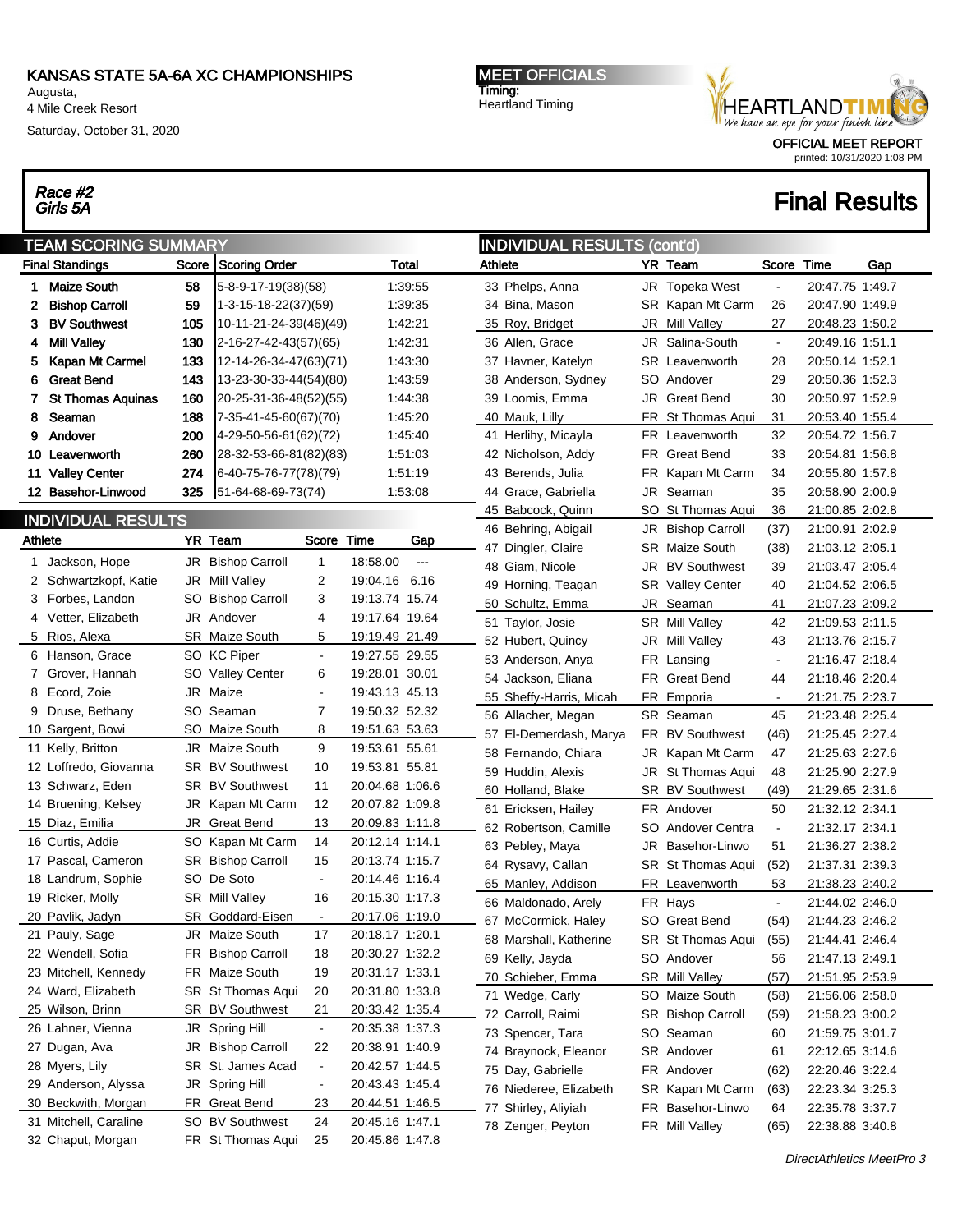Augusta, 4 Mile Creek Resort

Saturday, October 31, 2020

## Race #2<br>Girls 5A

### INDIVIDUAL RESULTS (cont'd)

| Athlete |                        |     | YR Team                 | Score Time |                 | Gap |
|---------|------------------------|-----|-------------------------|------------|-----------------|-----|
|         | 79 Torres, Emma        |     | FR Leavenworth          | 66         | 22:40.32 3:42.3 |     |
|         | 80 Polter, Brooke      |     | FR Seaman               | (67)       | 22:45.29 3:47.2 |     |
|         | 81 Mcknight, Anna      |     | FR Basehor-Linwo        | 68         | 22:47.34 3:49.3 |     |
|         | 82 Gore, Adell         |     | SR Basehor-Linwo        | 69         | 22:49.93 3:51.9 |     |
|         | 83 Sampson, Savannah   |     | FR Seaman               | (70)       | 22:53.94 3:55.9 |     |
|         | 84 Scheck, Lydia       |     | FR Kapan Mt Carm        | (71)       | 22:59.47 4:01.4 |     |
|         | 85 Haberichter, Kara   | SO  | Andover                 | (72)       | 23:15.60 4:17.6 |     |
|         | 86 Augustine, Alexys   |     | JR Basehor-Linwo        | 73         | 23:18.39 4:20.3 |     |
|         | 87 Jones, Anna         | JR  | Basehor-Linwo           | (74)       | 23:18.40 4:20.4 |     |
|         | 88 Schrag, Bethany     |     | JR Valley Center        | 75         | 23:29.27 4:31.2 |     |
|         | 89 Edwards, Rachel     |     | SO Valley Center        | 76         | 23:31.97 4:33.9 |     |
|         | 90 Moses, Madison      |     | <b>JR</b> Valley Center | 77         | 23:45.04 4:47.0 |     |
|         | 91 Weihe, Margaret     |     | SO Valley Center        | (78)       | 23:48.45 4:50.4 |     |
|         | 92 Burton, Micaiah     |     | <b>FR</b> Valley Center | (79)       | 24:06.97 5:08.9 |     |
|         | 93 Siefkes, August     |     | SO Great Bend           | (80)       | 24:20.45 5:22.4 |     |
|         | 94 Finnigan, Elizabeth |     | <b>SR</b> Leavenworth   | 81         | 24:59.38 6:01.3 |     |
|         | 95 Dales, Samantha     | FR. | Leavenworth             | (82)       | 25:43.12 6:45.1 |     |
|         | 96 Tanner, Rebekah     |     | FR Leavenworth          | (83)       | 26:29.97 7:31.9 |     |

MEET OFFICIALS Timing: Heartland Timing



printed: 10/31/2020 1:08 PM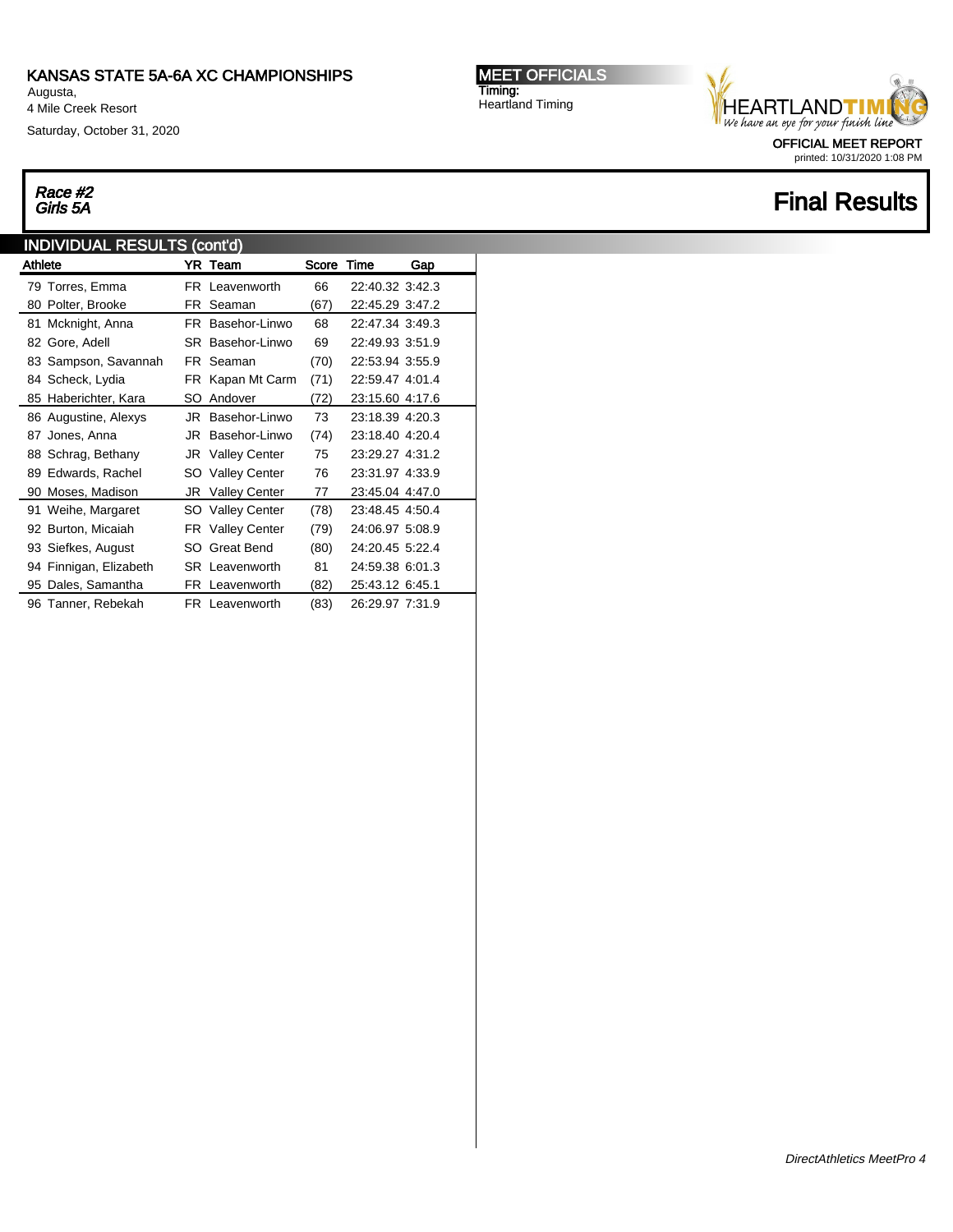Augusta, 4 Mile Creek Resort

Saturday, October 31, 2020

# Race #3<br>Boys 6A

MEET OFFICIALS Timing: Heartland Timing



printed: 10/31/2020 1:08 PM

| <b>TEAM SCORING SUMMARY</b> |                                       |     |                                     |                |                                    |          |         | <b>INDIVIDUAL RESULTS (cont'd)</b> |     |                        |                |                 |     |  |  |
|-----------------------------|---------------------------------------|-----|-------------------------------------|----------------|------------------------------------|----------|---------|------------------------------------|-----|------------------------|----------------|-----------------|-----|--|--|
|                             | <b>Final Standings</b>                |     | Score Scoring Order                 |                |                                    | Total    | Athlete |                                    |     | YR Team                | Score          | Time            | Gap |  |  |
|                             | 1 Free State                          | 49  | $3-5-7-9-25(54)(67)$                |                |                                    | 1:24:33  |         | 33 Cordova, Brock                  |     | <b>SR</b> Free State   | 25             | 17:23.15 1:05.9 |     |  |  |
| 2                           | Manhattan                             | 57  | 1-8-13-14-21(32)(51)                |                |                                    | 1:24:46  |         | 34 Allen, Rhys                     | JR  | Olathe South           | 26             | 17:27.59 1:10.4 |     |  |  |
| 3                           | Gardner-Edgerton                      | 101 | $2-18-19-27-35(62)(71)$             |                |                                    | 1:26:35  |         | 35 Rohr, Brayden                   |     | SR Wichita NW          | $\blacksquare$ | 17:31.50 1:14.3 |     |  |  |
| 4                           | <b>Olathe South</b>                   | 104 | 4-22-24-26-28(33)(46)               |                |                                    | 1:26:28  |         | 36 Brown, Wrenner                  |     | SR Gardner-Edgert      | 27             | 17:34.60 1:17.4 |     |  |  |
| 5                           | <b>BV North</b>                       | 155 | 12-30-36-37-40(42)(66)              |                |                                    | 1:28:34  |         | 37 Kosgei, Bramwel                 |     | SR Olathe North        | $\sim$         | 17:35.00 1:17.8 |     |  |  |
| 6                           | <b>BV West</b>                        | 173 | $6-16-39-53-59(70)(80)$             |                |                                    | 1:28:54  |         | 38 Plath, Nathan                   |     | <b>SR</b> Olathe South | 28             | 17:36.36 1:19.1 |     |  |  |
| 7.                          | <b>SM South</b>                       | 176 | 10-11-48-49-58(63)(64)              |                |                                    | 1:29:15  |         | 39 Marquez, Martin                 | JR  | Dodge City             | 29             | 17:36.91 1:19.7 |     |  |  |
| 8                           | <b>Wichita-East</b>                   | 187 | 20-34-38-45-50(57)(82)              |                |                                    | 1:29:36  |         | 40 Yarkosky, Lars                  | JR  | <b>BV North</b>        | 30             | 17:36.95 1:19.7 |     |  |  |
| 9                           | Derby                                 | 219 | 15-41-47-56-60(61)(73)              |                |                                    | 1:30:29  |         | 41 Keller, John Hayden             | FR. | Washburn Rura          | 31             | 17:37.44 1:20.2 |     |  |  |
|                             | 10 Dodge City                         | 240 | 29-43-44-52-72(78)(84)              |                |                                    | 1:31:30  |         | 42 Anderson, Sean                  |     | SR Manhattan           | (32)           | 17:38.43 1:21.2 |     |  |  |
|                             | 11 Washburn Rural                     | 242 | 23-31-55-65-68(69)(79)              |                |                                    | 1:31:08  |         | 43 Van Meter, Jordan               |     | <b>SR</b> Olathe South | (33)           | 17:38.87 1:21.6 |     |  |  |
|                             | 12 Junction City                      | 319 | $17 - 74 - 75 - 76 - 77(81)(83)$    |                |                                    | 1:36:02  |         | 44 Caldwell, Josh                  | JR  | Olathe North           | $\blacksquare$ | 17:41.65 1:24.4 |     |  |  |
|                             | <b>INDIVIDUAL RESULTS</b>             |     |                                     |                |                                    |          |         | 45 Hoff, Brody                     |     | SR Garden City         | $\sim$         | 17:42.59 1:25.4 |     |  |  |
|                             |                                       |     |                                     |                |                                    |          |         | 46 Beauchap, Jake                  |     | SO Wichita SE          | $\blacksquare$ | 17:44.46 1:27.2 |     |  |  |
| Athlete                     |                                       |     | YR Team                             | Score          | Time                               | Gap      |         | 47 Hallacy, Ronan                  |     | SR Wichita-East        | 34             | 17:45.73 1:28.5 |     |  |  |
|                             | 1 Harkin, Daniel                      |     | SR Manhattan                        | $\mathbf{1}$   | 16:17.18                           | $\ldots$ |         | 48 Massaro, Owen                   |     | SR Gardner-Edgert      | 35             | 17:53.26 1:36.0 |     |  |  |
| 2                           | Walion, Quenton                       |     | SR Gardner-Edgert                   | 2              | 16:35.96 18.78                     |          |         | 49 Sevart, Paul                    | JR  | Campus                 | $\blacksquare$ | 17:54.53 1:37.3 |     |  |  |
|                             | 3 Read, Logan                         |     | <b>SR</b> Olathe North              | $\blacksquare$ | 16:38.00 20.82                     |          |         | 50 Chigurukota, Preetish           | SO. | <b>BV North</b>        | 36             | 17:55.29 1:38.1 |     |  |  |
|                             | 4 Sharp, Ethan                        |     | SR Free State                       | 3              | 16:39.49 22.31                     |          |         | 51 Pagadala, Prabhav               | SO  | <b>BV North</b>        | 37             | 17:56.91 1:39.7 |     |  |  |
|                             | 5 Mullen, Shane                       |     | SR SM Northwest                     |                | 16:40.18 23.00                     |          |         | 52 Au, Augustin                    |     | SO Wichita-East        | 38             | 17:58.08 1:40.9 |     |  |  |
|                             | 6 Vandaveer, Riley                    |     | <b>SR</b> Olathe South              | 4              | 16:40.98 23.80                     |          |         | 53 Hefner, Cooper                  | JR  | <b>BV West</b>         | 39             | 17:58.81 1:41.6 |     |  |  |
|                             | 7 Shryock, Benjamin                   |     | JR Free State                       | 5              | 16:44.73 27.55                     |          |         | 54 Seifert, Cole                   | JR  | <b>Blue Valley</b>     | $\blacksquare$ | 17:58.86 1:41.6 |     |  |  |
|                             | 8 Mason, Andrew                       |     | JR BV Northwest                     | $\blacksquare$ | 16:48.44 31.26                     |          |         | 55 Pagadala, Pranav                |     | SR_BV North            | 40             | 18:00.38 1:43.2 |     |  |  |
|                             | 9 Miller, Graham                      |     | SR BV West                          | 6              | 16:49.03 31.85                     |          |         | 56 Hock, Ethan                     | JR  | Derby                  | 41             | 18:05.14 1:47.9 |     |  |  |
|                             | 10 Stone, Christopher                 |     | SR Free State                       | 7              | 16:49.19 32.01                     |          |         | 57 Seeley, Lucas                   |     | SR BV North            | (42)           | 18:05.29 1:48.1 |     |  |  |
|                             | 11 Maxville, Trevor                   |     | SR SM North                         | $\blacksquare$ | 16:51.98 34.80                     |          |         | 58 Hernandez, Eduardo              |     | SR Dodge City          | 43             | 18:06.00 1:48.8 |     |  |  |
|                             | 12 Chappel, Devin                     |     | SO Garden City                      | $\blacksquare$ | 16:54.54 37.36                     |          |         | 59 Landeros, Angel                 |     | SR Dodge City          | 44             | 18:09.37 1:52.1 |     |  |  |
|                             | 13 Mosier, Ben                        |     | JR Manhattan                        | 8              | 16:55.30 38.12                     |          |         | 60 Son, Ryan                       |     | FR Wichita-East        | 45             | 18:12.86 1:55.6 |     |  |  |
|                             | 14 Keathley-Helms, Jack               |     | JR Free State                       | 9              | 16:55.61 38.43                     |          |         | 61 Smith, Austin                   | SR  | Olathe South           | (46)           | 18:13.59 1:56.4 |     |  |  |
|                             | 15 Schopper, Noah                     |     | <b>SR Blue Valley</b>               |                | 16:57.78 40.60                     |          |         | 62 Padilla, Trent                  |     | SR Derby               | 47             | 18:14.55 1:57.3 |     |  |  |
|                             | 16 Reyna, Aidan                       |     | JR Olathe West                      | $\blacksquare$ | 16:59.29 42.11                     |          |         | 63 Sigg, Addison                   | SR  | Topeka                 | $\blacksquare$ | 18:15.10 1:57.9 |     |  |  |
|                             | 17 Petrella, Nicholas                 |     | SR SM South                         | 10             | 17:02.31 45.13                     |          |         | 64 Porter, Tavion                  | JR  | Wichita-South          | $\blacksquare$ | 18:16.90 1:59.7 |     |  |  |
|                             | 18 Dodson, Lloyd                      |     | JR SM South                         | 11             | 17:03.61 46.43                     |          |         | 65 Graves, David                   |     | SR SM South            | 48             | 18:17.49 2:00.3 |     |  |  |
|                             | 19 Mayo, Michael                      |     | SO BV North                         | 12             | 17:03.63 46.45                     |          |         | 66 Gray, Adam                      | SO  | <b>SM South</b>        | 49             | 18:20.75 2:03.5 |     |  |  |
|                             | 20 Hurley, Samuel                     |     | SO BV Northwest                     |                | 17:05.29 48.11                     |          |         | 67 Hickerson, Jude                 |     | SR Wichita-East        | 50             | 18:20.77 2:03.5 |     |  |  |
|                             | 21 Bowyer, Max                        |     | JR Manhattan                        | 13             | 17:06.23 49.05                     |          |         | 68 Grogg, Kolby                    |     | SO Manhattan           | (51)           | 18:20.98 2:03.8 |     |  |  |
|                             | 22 Bryant, Ethan                      |     | FR Manhattan                        | 14             | 17:08.55 51.37                     |          |         | 69 Ultreras, David                 |     | SO Dodge City          | 52             | 18:22.13 2:04.9 |     |  |  |
|                             | 23 Hock, Austin                       |     | JR Derby                            | 15             | 17:08.86 51.68                     |          |         | 70 Clymer, Evan                    |     | SR BV West             | 53             | 18:22.59 2:05.4 |     |  |  |
|                             | 24 Olsen, Brock                       |     | FR BV West                          | 16             | 17:10.23 53.05                     |          |         | 71 Marsh, Carson                   |     | SO Free State          | (54)           | 18:24.58 2:07.4 |     |  |  |
|                             | 25 Atkins, Tyler                      |     | JR Junction City                    | 17             | 17:12.63 55.45                     |          |         | 72 Haddock, Spencer                | JR  | Washburn Rura          | 55             | 18:25.30 2:08.1 |     |  |  |
|                             | 26 Kilonzo, Jordan                    |     | JR Gardner-Edgert                   | 18             | 17:14.80 57.62                     |          |         | 73 Roe, Dylan                      |     | SR Derby               | 56             | 18:26.47 2:09.2 |     |  |  |
|                             | 27 Keeler, Kasen                      |     | JR Gardner-Edgert                   | 19             | 17:15.50 58.32                     |          |         | 74 Christopher, Michael            |     | SO Topeka              | $\blacksquare$ | 18:27.31 2:10.1 |     |  |  |
|                             | 28 Zoller, Daniel                     |     | JR Wichita-East                     | 20             | 17:18.37 1:01.1                    |          |         | 75 Budde, John                     |     | SR Wichita-East        | (57)           | 18:28.60 2:11.4 |     |  |  |
|                             | 29 Erickson, Gavin                    |     | SR Manhattan                        | 21             | 17:18.57 1:01.3                    |          |         | 76 Wilson, Finnegan                |     | JR SM South            | 58             | 18:30.01 2:12.8 |     |  |  |
|                             | 30 Tolman, Matthew<br>31 White, Arrik |     | JR Olathe South<br>SR Washburn Rura | 22<br>23       | 17:20.20 1:03.0<br>17:21.52 1:04.3 |          |         | 77 Brechler, Tyler                 | SO  | <b>BV West</b>         | 59             | 18:32.96 2:15.7 |     |  |  |
|                             | 32 Burns, Tyler                       |     | SO Olathe South                     | 24             | 17:22.84 1:05.6                    |          |         | 78 Milburn, Miles                  |     | SR Derby               | 60             | 18:33.62 2:16.4 |     |  |  |
|                             |                                       |     |                                     |                |                                    |          |         |                                    |     |                        |                |                 |     |  |  |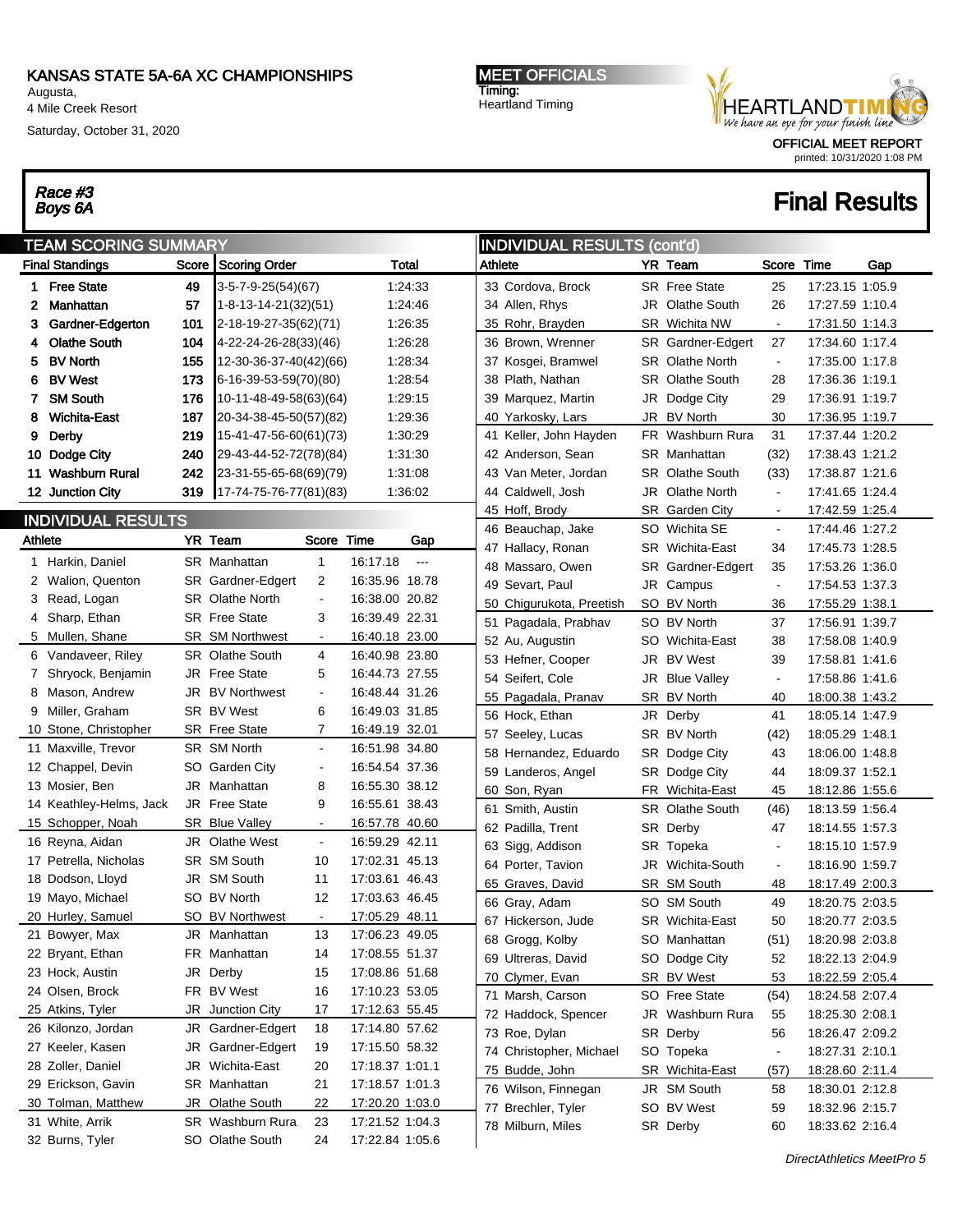Augusta, 4 Mile Creek Resort

Saturday, October 31, 2020

#### MEET OFFICIALS Timing: Heartland Timing



printed: 10/31/2020 1:08 PM

### **Final Results**

# Race #3<br>Boys 6A

### INDIVIDUAL RESULTS (cont'd) Athlete **YR Team** Score Time Gap

|    | 79 Moeder, Magnus      |    | SR Derby                | (61) | 18:38.68 2:21.5 |
|----|------------------------|----|-------------------------|------|-----------------|
|    | 80 Meili, Isaac        | JR | Gardner-Edgert          | (62) | 18:39.87 2:22.6 |
| 81 | Guthrie, Carson        |    | SO SM South             | (63) | 18:43.35 2:26.1 |
|    | 82 Shibel, Evan        |    | SR SM South             | (64) | 18:43.76 2:26.5 |
|    | 83 Johnson, Davin      |    | SO Washburn Rura        | 65   | 18:47.24 2:30.0 |
|    | 84 Wood, Brenden       |    | SO BV North             | (66) | 18:50.03 2:32.8 |
|    | 85 Wohler, Blake       |    | FR Free State           | (67) | 18:54.89 2:37.7 |
|    | 86 Mitchell, Jacob     |    | <b>SR</b> Washburn Rura | 68   | 18:56.41 2:39.2 |
|    | 87 Patton, Raziel      |    | <b>SR</b> Wichita-South | ٠    | 18:57.49 2:40.3 |
|    | 88 Omitt, Joshua       |    | <b>SR</b> Washburn Rura | (69) | 18:59.58 2:42.4 |
|    | 89 Enslinger, Grant    |    | JR BV West              | (70) | 19:02.18 2:45.0 |
|    | 90 Rhoades, Jacob      |    | JR Gardner-Edgert       | (71) | 19:09.81 2:52.6 |
|    | 91 Chavez-Mendez, Alex |    | SR Dodge City           | 72   | 19:15.31 2:58.1 |
|    | 92 Franke, Evan        | JR | Derby                   | (73) | 19:29.36 3:12.1 |
|    | 93 Raulston, Ty        | FR | Junction City           | 74   | 19:34.51 3:17.3 |
|    | 94 Smith, Isaiah       |    | SO Junction City        | 75   | 19:38.54 3:21.3 |
|    | 95 Lozano, Carlos      |    | <b>SR</b> Junction City | 76   | 19:43.69 3:26.5 |
|    | 96 Reed, Blake         |    | <b>SR</b> Junction City | 77   | 19:51.78 3:34.6 |
|    | 97 Martinez, Oziel     |    | SR Dodge City           | (78) | 19:53.61 3:36.4 |
|    | 98 Laster, Vaughn      |    | SO Washburn Rura        | (79) | 20:02.46 3:45.2 |
|    | 99 Olsen, Luke         |    | JR BV West              | (80) | 20:08.40 3:51.2 |
|    | 100 Naputo, Neil       |    | <b>SR</b> Junction City | (81) | 20:22.24 4:05.0 |
|    | 101 Hallacy, Tynan     |    | FR Wichita-East         | (82) | 20:23.64 4:06.4 |
|    | 102 Hall, Evan         |    | FR Junction City        | (83) | 20:47.12 4:29.9 |
|    | 103 Ramirez, Gerrardo  |    | SR Dodge City           | (84) | 20:59.72 4:42.5 |
|    |                        |    |                         |      |                 |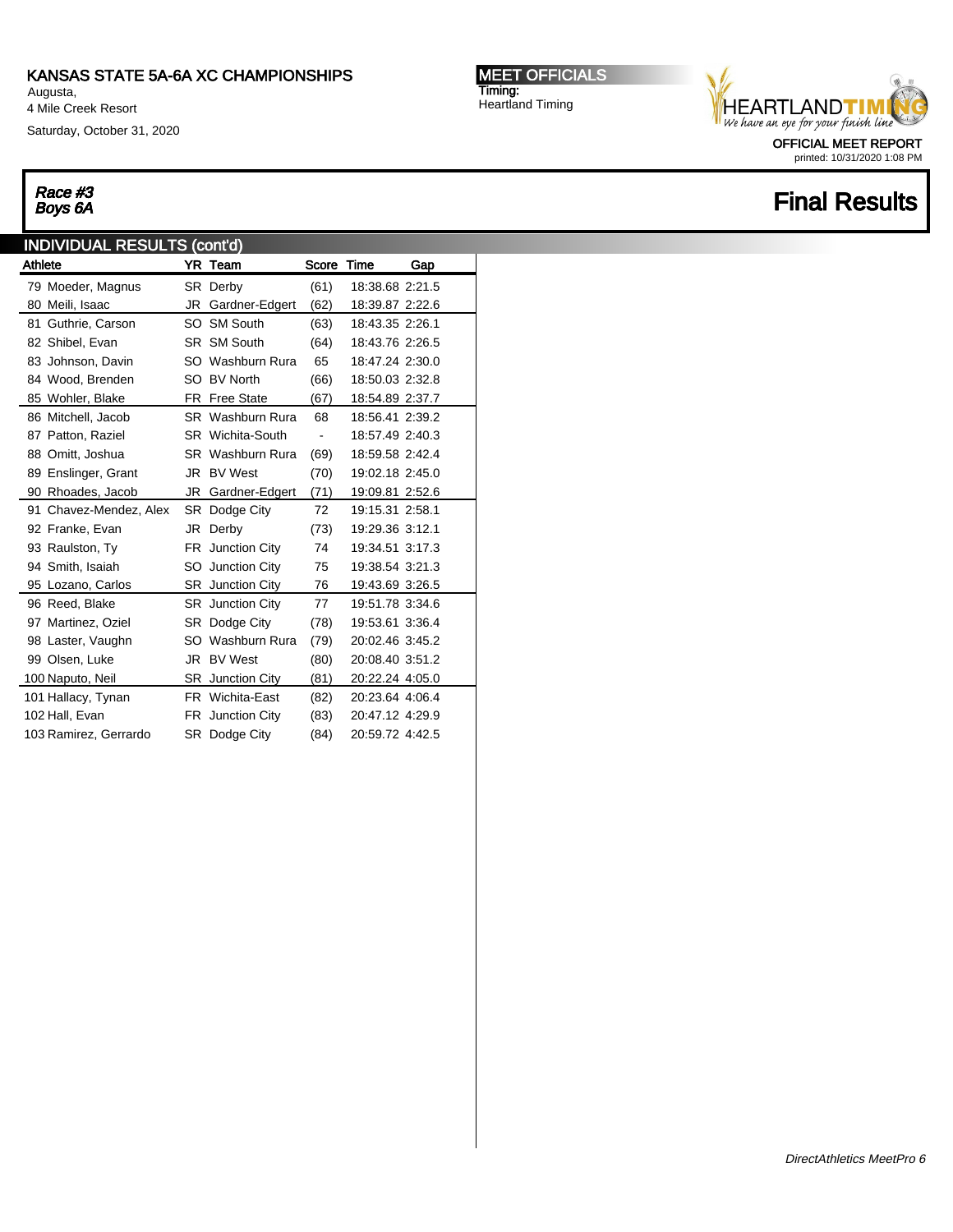Augusta, 4 Mile Creek Resort

Race #4<br>Girls 6A

Saturday, October 31, 2020

#### MEET OFFICIALS Timing: Heartland Timing

#### OFFICIAL MEET REPORT printed: 10/31/2020 1:08 PM

|         | <b>INDIVIDUAL RESULTS (cont'd)</b><br><b>TEAM SCORING SUMMARY</b> |     |                         |                          |                 |               |         |                                     |     |                         |                |                 |     |
|---------|-------------------------------------------------------------------|-----|-------------------------|--------------------------|-----------------|---------------|---------|-------------------------------------|-----|-------------------------|----------------|-----------------|-----|
|         | <b>Final Standings</b>                                            |     | Score   Scoring Order   |                          |                 | <b>Total</b>  | Athlete |                                     |     | YR Team                 | Score          | Time            | Gap |
|         | 1 Olathe West                                                     | 59  | 4-11-12-14-18(19)(26)   |                          |                 | 1:38:41       |         | 33 Larson, Serenity                 |     | JR Dodge City           | 28             | 20:24.33 1:45.1 |     |
| 2       | <b>BV Northwest</b>                                               | 60  | 2-9-13-15-21(51)(55)    |                          |                 | 1:38:08       |         | 34 Honc Lomadrid, Irina             |     | <b>SR</b> Olathe North  | (29)           | 20:33.65 1:54.4 |     |
| 3.      | <b>Olathe North</b>                                               | 63  | 1-7-10-22-23(29)(34)    |                          |                 | 1:38:20       |         | 35 Hazen, Kathryn                   |     | FR Derby                | 30             | 20:35.55 1:56.3 |     |
| 4       | <b>SM East</b>                                                    | 115 | 5-17-25-27-41(49)(76)   |                          |                 | 1:41:18       |         | 36 Bakker, Olivia                   |     | JR BV West              | 31             | 20:40.14 2:00.9 |     |
| 5.      | <b>Olathe East</b>                                                | 182 | 8-24-32-56-62(71)(77)   |                          |                 | 1:44:39       |         | 37 Gehlen, Ava                      |     | FR Olathe East          | 32             | 20:43.76 2:04.6 |     |
| 6       | Manhattan                                                         | 187 | 3-35-47-48-54(57)(60)   |                          |                 | 1:44:49       |         | 38 Haney, Joy                       | JR  | Gardner-Edgert          | $\blacksquare$ | 20:45.33 2:06.1 |     |
|         | 7 BV West                                                         | 193 | 20-31-37-39-66(67)(70)  |                          |                 | 1:45:28       |         | 39 Laster, Sydney                   | FR  | Washburn Rura           | 33             | 20:48.23 2:09.0 |     |
| 8       | <b>Washburn Rural</b>                                             | 197 | $6-33-44-53-61(65)(69)$ |                          |                 | 1:45:35       |         | 40 Graham, Ellie                    | JR  | <b>Blue Valley</b>      | $\blacksquare$ | 20:48.64 2:09.4 |     |
| 9       | Dodge City                                                        | 203 | 28-36-38-42-59(64)(72)  |                          |                 | 1:45:56       |         | 41 Heeren, Hallee                   | SO. | Olathe North            | (34)           | 20:49.78 2:10.6 |     |
|         | 10 Derby                                                          | 233 | 30-40-45-50-68(75)(79)  |                          |                 | 1:47:33       |         | 42 Henningson, Haley                |     | FR Manhattan            | 35             | 20:53.24 2:14.0 |     |
|         | 11 Wichita-East                                                   | 271 | 16-52-58-63-82(83)(84)  |                          |                 | 1:51:52       |         | 43 Cerda, Daniela                   |     | FR Liberal              | $\blacksquare$ | 20:58.91 2:19.7 |     |
|         | 12 Hutchinson                                                     | 314 | 43-46-73-74-78(80)(81)  |                          |                 | 1:55:41       |         | 44 Rodriguez, Norma                 | JR  | Dodge City              | 36             | 21:02.76 2:23.6 |     |
|         |                                                                   |     |                         |                          |                 |               |         | 45 Marquette, Anna-Kathe SR BV West |     |                         | 37             | 21:02.80 2:23.6 |     |
|         | <b>INDIVIDUAL RESULTS</b>                                         |     |                         |                          |                 |               |         | 46 Yates, Andrea                    |     | SO Dodge City           | 38             | 21:03.57 2:24.4 |     |
| Athlete |                                                                   |     | YR Team                 | Score                    | Time            | Gap           |         | 47 Koenig, Clarice                  |     | SR BV West              | 39             | 21:04.89 2:25.7 |     |
|         | 1 Hocker Singh, Anjali                                            |     | FR Olathe North         | $\mathbf{1}$             | 18:39.16        | $\sim$ $\sim$ |         | 48 Kalb, Vivian                     |     | JR Derby                | 40             | 21:05.16 2:26.0 |     |
|         | 2 Beach, Riley                                                    |     | <b>SR BV Northwest</b>  | 2                        | 18:42.25        | 3.09          |         | 49 Achen, Jade                      |     | SO SM East              | 41             | 21:16.23 2:37.0 |     |
|         | 3 Mullen, Paige                                                   |     | SO SM Northwest         | $\blacksquare$           | 18:59.33 20.17  |               |         | 50 Orozco, Daisy                    | JR  | Dodge City              | 42             | 21:18.25 2:39.0 |     |
|         | 4 Keeley, Jenna                                                   |     | JR Manhattan            | 3                        | 19:12.05 32.89  |               |         | 51 Inskeep, Chloe                   |     | SO Hutchinson           | 43             | 21:20.28 2:41.1 |     |
|         | 5 Blackman, Aubree                                                |     | SO Olathe West          | 4                        | 19:14.70 35.54  |               |         | 52 Bird, Khloi                      | JR  | Washburn Rura           | 44             | 21:27.15 2:47.9 |     |
|         | 6 Meyer, Grace                                                    |     | JR SM East              | 5                        | 19:15.76 36.60  |               |         | 53 Monaghan, Abigail                | JR  | Derby                   | 45             | 21:27.41 2:48.2 |     |
|         | 7 Gibson, Hannah                                                  |     | SO SM South             | $\blacksquare$           | 19:25.05 45.89  |               |         | 54 Foster, Stella                   | JR  | Hutchinson              | 46             | 21:28.71 2:49.5 |     |
|         | 8 Carter, Madeline                                                |     | SO Washburn Rura        | 6                        | 19:27.51 48.35  |               |         | 55 Turner, Morgan                   | JR  | Manhattan               | 47             | 21:29.46 2:50.3 |     |
| 9       | Johnson, Shea                                                     |     | FR Olathe North         | 7                        | 19:29.07 49.91  |               |         | 56 Knopp, Amelia                    |     | SO Manhattan            | 48             | 21:31.36 2:52.2 |     |
|         | 10 Ochana, Melody                                                 |     | <b>SR</b> Olathe East   | 8                        | 19:31.77 52.61  |               |         | 57 Padgett, Lida                    |     | FR SM East              | (49)           | 21:33.07 2:53.9 |     |
|         | 11 Thurlby, Carolyn                                               |     | <b>SR BV Northwest</b>  | 9                        | 19:36.11 56.95  |               |         | 58 McComb, Haley                    | SO  | Derby                   | 50             | 21:34.11 2:54.9 |     |
|         | 12 Wingrove, Victoria                                             |     | JR Blue Valley          | $\blacksquare$           | 19:43.06 1:03.9 |               |         | 59 Williams, Tayler                 | JR  | <b>BV Northwest</b>     | (51)           | 21:34.70 2:55.5 |     |
|         | 13 Tobaben, Kaylee                                                |     | <b>JR</b> Olathe North  | 10                       | 19:43.27 1:04.1 |               |         | 60 Mendoza, Araziah                 | JR  | Wichita-East            | 52             | 21:35.62 2:56.4 |     |
|         | 14 Miller, Kathryn                                                |     | FR Olathe West          | 11                       | 19:43.56 1:04.4 |               |         | 61 Vandaveer, Emily                 | SO. | Olathe South            | $\blacksquare$ | 21:36.20 2:57.0 |     |
|         | 15 Wardlaw, Ava                                                   |     | <b>JR</b> Olathe West   | 12                       | 19:46.53 1:07.3 |               |         | 62 Wagner, Keely                    |     | SR Washburn Rura        | 53             | 21:38.93 2:59.7 |     |
|         | 16 Fisher, Cecilia                                                |     | <b>JR BV Northwest</b>  | 13                       | 19:47.06 1:07.9 |               |         | 63 Corn, Rachel                     | JR  | Manhattan               | 54             | 21:42.39 3:03.2 |     |
|         | 17 Newport, Bree                                                  |     | FR Olathe West          | 14                       | 19:50.37 1:11.2 |               |         | 64 Lyon, Catherine                  |     | <b>SR BV Northwest</b>  | (55)           | 21:43.69 3:04.5 |     |
|         | 18 Liess, Alexis                                                  |     | <b>JR BV Northwest</b>  | 15                       | 19:50.42 1:11.2 |               |         | 65 Pierce, Lorna Rae                |     | <b>FR</b> Junction City | $\sim$         | 21:44.45 3:05.2 |     |
|         | 19 Mckinzie, Eva                                                  |     | JR Wichita-East         | 16                       | 19:54.78 1:15.6 |               |         | 66 Wetterstrom, Brooke              |     | JR Olathe East          | 56             | 21:45.47 3:06.3 |     |
|         | 20 Strongman, Grace                                               |     | SR SM East              | 17                       | 20:04.11 1:24.9 |               |         | 67 Gaul, Halle                      |     | JR Manhattan            | (57)           | 21:55.17 3:16.0 |     |
|         | 21 Robinson, Charis                                               |     | SO Olathe West          | 18                       | 20:05.11 1:25.9 |               |         | 68 Schafer, Isabelle                |     | SR Wichita-East         | 58             | 22:04.64 3:25.4 |     |
|         | 22 Baker, Paige                                                   |     | SO Olathe West          | (19)                     | 20:07.13 1:27.9 |               |         | 69 Herrera, Karina                  |     | SR Dodge City           | 59             | 22:06.15 3:26.9 |     |
|         | 23 McGlocklin, Lydia                                              |     | JR Olathe North         | $\blacksquare$           | 20:07.95 1:28.7 |               |         | 70 Koppes, Josie                    |     | SR Manhattan            | (60)           | 22:08.33 3:29.1 |     |
|         | 24 Sosa, Jocelyn                                                  |     | SO Garden City          | $\overline{\phantom{a}}$ | 20:08.69 1:29.5 |               |         | 71 Christensen, Megan               |     | SO Washburn Rura        | 61             | 22:12.80 3:33.6 |     |
|         | 25 Soule, Katherine                                               |     | JR BV West              | 20                       | 20:09.57 1:30.4 |               |         | 72 Lord, Emma                       |     | FR Olathe East          | 62             | 22:20.40 3:41.2 |     |
|         | 26 Thurlby, Elliese                                               |     | FR BV Northwest         | 21                       | 20:11.17 1:32.0 |               |         | 73 Young, Mia                       |     | SO Wichita-East         | 63             | 22:23.14 3:43.9 |     |
|         | 27 Almsberger, Kira                                               |     | JR Olathe North         | 22                       | 20:12.30 1:33.1 |               |         | 74 Ridgway, Anna                    |     | SR Dodge City           | (64)           | 22:27.79 3:48.6 |     |
|         | 28 Dockstader, Alexis                                             |     | JR Olathe North         | 23                       | 20:15.42 1:36.2 |               |         | 75 Gutierrez, Christine             |     | SO Washburn Rura        | (65)           | 22:29.06 3:49.9 |     |
|         | 29 Post, Whitney                                                  |     | JR Olathe East          | 24                       | 20:16.92 1:37.7 |               |         | 76 Locke, Lindsey                   |     | SR BV West              | 66             | 22:30.24 3:51.0 |     |
|         | 30 Kowalik, Kate                                                  |     | SR SM East              | 25                       | 20:17.54 1:38.3 |               |         | 77 Pellegrino, Shira                |     | SO BV West              | (67)           | 22:32.52 3:53.3 |     |
|         | 31 Mullen, Jenna                                                  |     | SR Olathe West          | (26)                     | 20:20.30 1:41.1 |               |         | 78 Rosales, Nayelly                 |     | JR Wichita-North        | $\blacksquare$ | 22:45.84 4:06.6 |     |
|         | 32 Pearlman, Scarlett                                             |     | SO SM East              | 27                       | 20:24.15 1:44.9 |               |         |                                     |     |                         |                |                 |     |